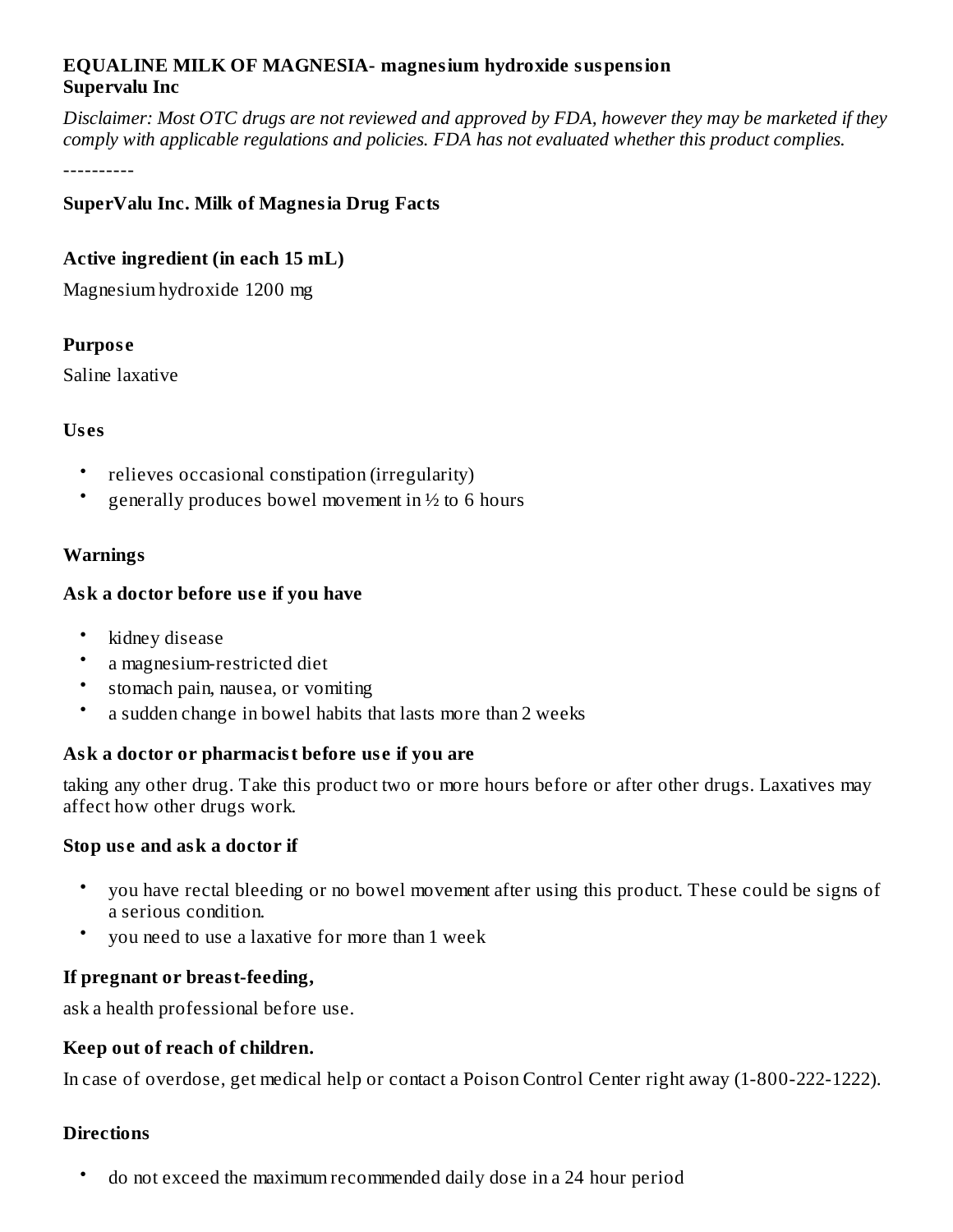- shake well before use
- dose may be taken once a day preferably at bedtime, in divided doses, or as directed by a doctor
- drink a full glass (8 oz) of liquid with each dose
- for accurate dosing, use dose cup provided
- $mL =$  milliliter

| adults and children 12 years and older | $\vert$ 30 mL to 60 mL    |
|----------------------------------------|---------------------------|
| children 6 to 11 years                 | $ 15 \text{ mL}$ to 30 mL |
| children under 6 years                 | ask a doctor              |

#### **Other information**

- **each 15 mL contains:** calcium 20 mg, magnesium 595 mg, potassium 2 mg and sodium 3 mg
- does not meet USP requirements for preservative effectiveness
- store at 20-25 $^{\circ}$ C (68-77 $^{\circ}$ F)
- close cap tightly after use
- avoid freezing

#### **Inactive ingredients**

anhydrous citric acid, D&C red #28, flavor, glycerin, purified water, sorbitol solution, sucrose, xanthan gum

#### **Questions or comments?**

**1-877-932-7948**

### **Principal Display Panel**

compare to Phillips' $^{\circledR}$  Milk of Magnesia active ingredient milk of magnesia magnesium hydroxide 1200mg per 15mL (saline laxative) #1 doctor recommended saline laxative active ingredient comfortable, cramp free relief wild cherry flavor STIMULANT FREE ALCOHOL 0.4% 12 FL OZ (355mL)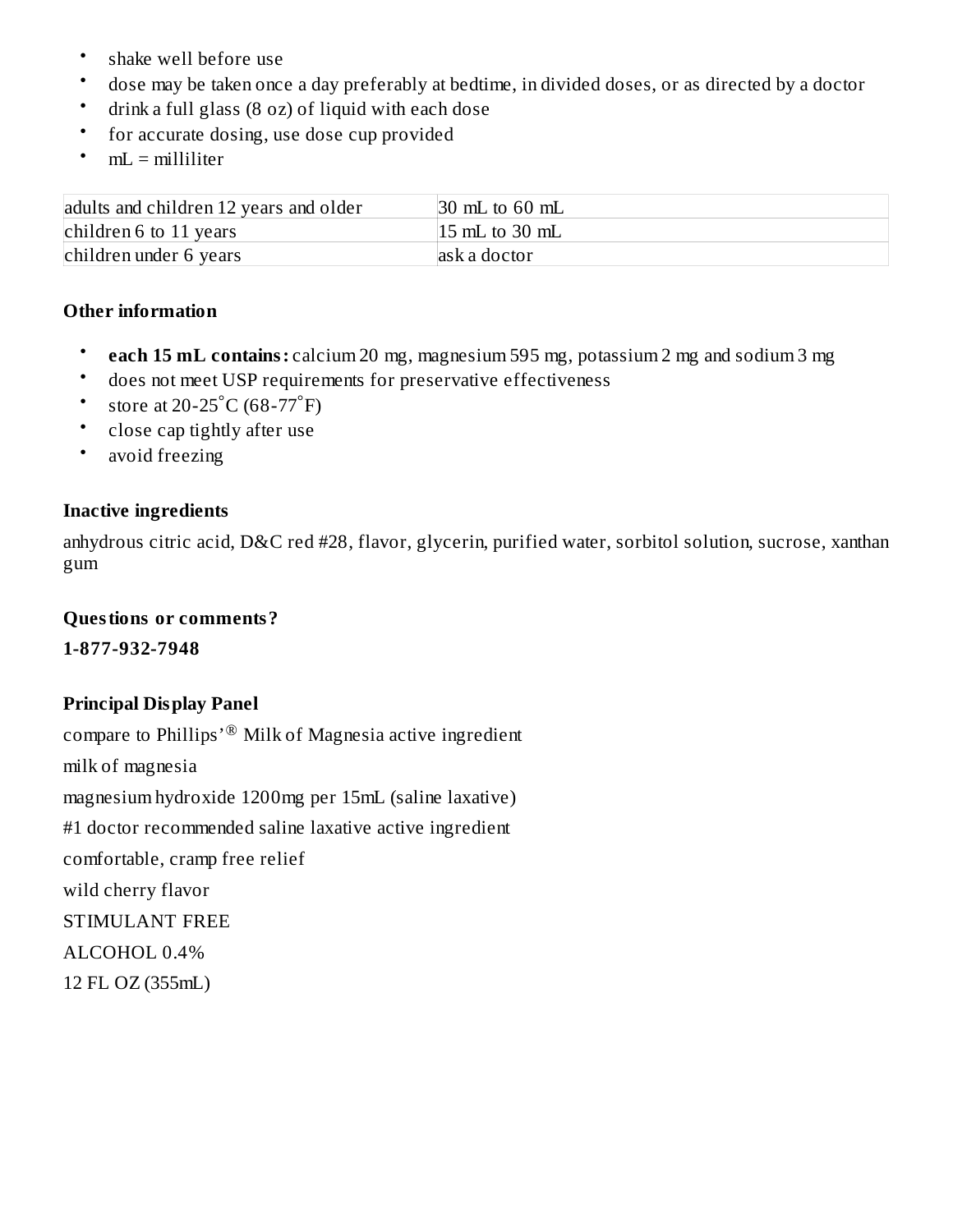NDC 41163-949-40 compare to DO NOT USE IF PRINTED NECKBAND IS BROKEN OR MISSING. **Drug Facts** Phillips'® Milk of Magnesia Active ingredient (in each 15 mL Tablespoon) Purpose active ingredient\* Saline laxative Uses relieves occasional constination (irregularity) **E**JUALINE® generally produces bowel movement in 1/2 to 6 hours Warnings Ask a doctor before use if you have milk of ■ kidney disease ■ a magnesium-restricted diet ■ stomach pain, nausea, or vomiting a sudden change in bowel habits that lasts more than 2 weeks magnesia Ask a doctor or pharmacist before use if you are taking any other drug. Take this product two or more hours before or after other drugs. Laxatives may affect how other drugs work. magnesium hydroxide Stop use and ask a doctor if  $\Box$  you have rectal bleeding or no bowel movement after using this product. These could be signs of a serious condition. 1200mg per 15mL vou need to use a laxative for more than 1 week (saline laxative) If pregnant or breast-feeding, ask a health professional before use. Keep out of reach of children. In case of overdose, get medical help or contact a Poison Control Center right away (1-800-222-1222). •#1 doctor recommended saline laxative active ingredient\* *Directions* do not exceed the maximum recommended daily dose in a 24 hour period • comfortable, cramp free relief shake well before use dose may be taken once a day preferably at bedtime, in divided doses, or as wild cherry flavor directed by a doctor **12 FL OZ** drink a full glass (8 oz) of liquid with each dose **STIMULANT FREE**  $mL =$  milliliter; TBSP = Tablespoon for accurate dosing, use dose cup provided  $(355mL)$ ALCOHOL 0.4% adults and children 12 years and older 30 mL (2 TBSP) to 60 mL (4 TBSP) : 94940 EL F7 children 6 to 11 years 15 mL (1 TBSP) to 30 mL (2 TBSP) children under 6 years ask a doctor Other information each tablespoon (15 mL) contains: calcium 20 mg, magnesium 595 mg, potassium 2 mg and sodium 3 mg does not meet USP requirements for preservative effectiveness ■ store at 20-25°C (68-77°F) ■ close cap tightly after use ■ avoid freezing Inactive ingredients anhydrous citric acid, D&C red #28, flavor, glycerin, purified water, sorbitol solution, sucrose, xanthan gum Questions or comments? 1-877-932-7948 **GLUTEN FREE** 

\*In the U.S. Source: Symphony Health Solutions.

\*This product is not manufactured or distributed by Bayer HealthCare LLC, owner of the registered trademark Phillips<sup>19</sup>. Z

Distributed by SUPERVALU INC. Eden Prairie, MN 55344 USA

Contact us at 1-877-932-7948, or<br>www.supervalu-ourownbrands.com

<u>פלו225, 2955, 29</u>

0

| <b>EQUALINE MILK OF MAGNESIA</b><br>magnesium hydroxide suspension                                                           |                       |                    |                                       |                                 |  |  |  |  |  |
|------------------------------------------------------------------------------------------------------------------------------|-----------------------|--------------------|---------------------------------------|---------------------------------|--|--|--|--|--|
| <b>Product Information</b>                                                                                                   |                       |                    |                                       |                                 |  |  |  |  |  |
| Product Type                                                                                                                 | <b>HUMAN OTC DRUG</b> | Item Code (Source) |                                       | NDC:41163-949                   |  |  |  |  |  |
| <b>Route of Administration</b>                                                                                               | ORAL                  |                    |                                       |                                 |  |  |  |  |  |
|                                                                                                                              |                       |                    |                                       |                                 |  |  |  |  |  |
| <b>Active Ingredient/Active Moiety</b>                                                                                       |                       |                    |                                       |                                 |  |  |  |  |  |
| <b>Ingredient Name</b>                                                                                                       |                       |                    | <b>Basis of</b><br>Strength           | Strength                        |  |  |  |  |  |
| <b>MAGNESIUM HYDRO XIDE</b> (UNII: NBZ3Q Y004S) (MAGNESIUM CATION - UNII:T6 V3LHY838,<br>HYDROXIDE ION - UNII:9 159 UV38 1P) |                       |                    | <b>MAGNESIUM</b><br><b>HYDRO XIDE</b> | $1200$ mg<br>in $15 \text{ mL}$ |  |  |  |  |  |

**Ohbhb** 

77

57